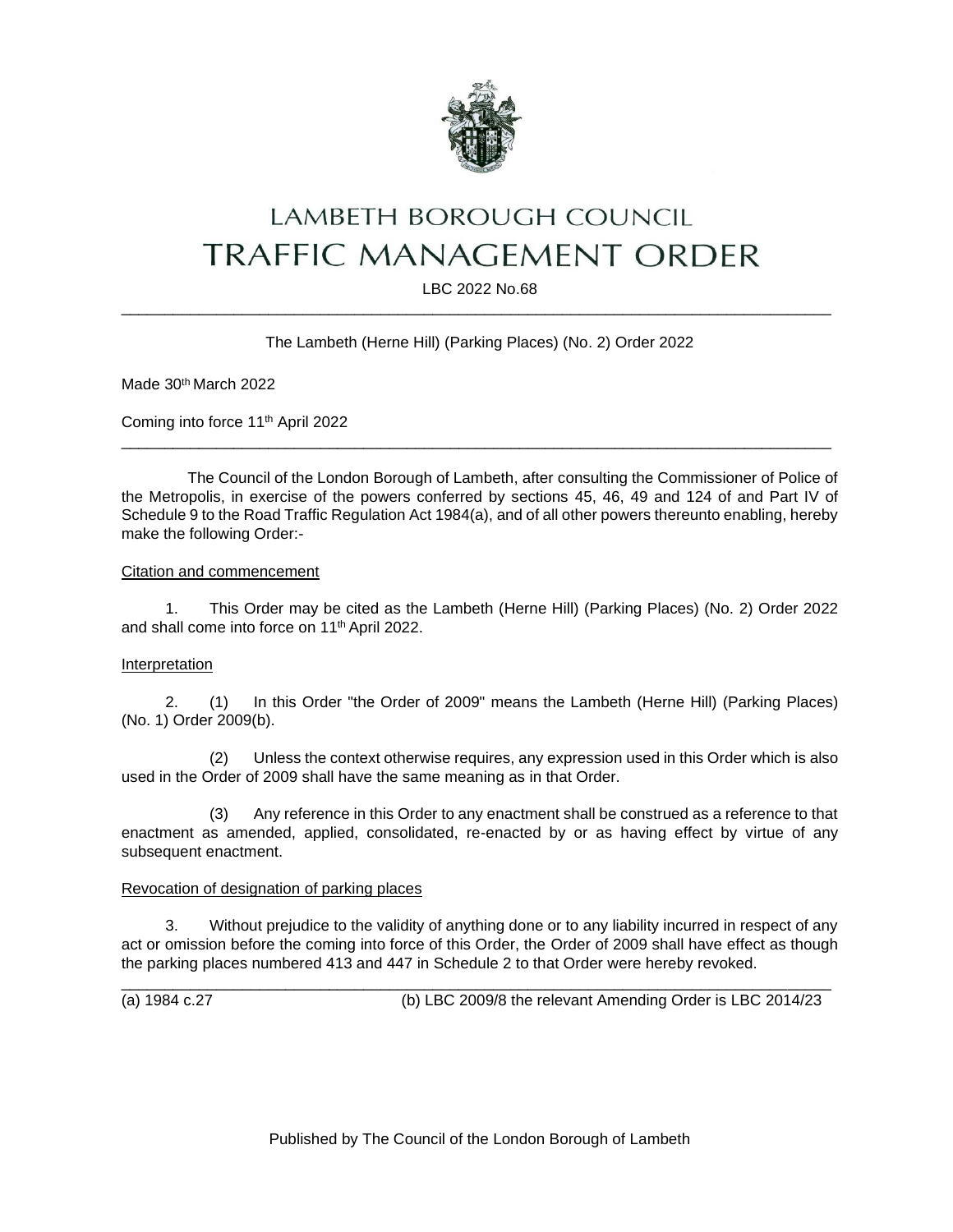## Designation of parking places and application of the Order of 2009 thereto

4. (1) Each area on a highway comprising a length of carriageway of a street specified in column 2 of Schedule 1 or 2 to this Order and bounded on one side of that length by the edge of the carriageway and on the other sides by a white line marking is designated as a parking place.

(2) The reference in this Article to a white line marking shall be construed as a reference to the white line marking (either broken or continuous) provided for in Schedule 7 to the Traffic Signs Regulations and General Directions 2016(a) or, if applicable, authorised by the Secretary of State by virtue of section 64 of the Road Traffic Regulation Act 1984.

(3) The provisions of the Order of 2009 (other than Articles 3 and 16) shall apply to the areas designated as parking places by this Order as if in those provisions any reference to a parking place included a reference to an area designated as a parking place by this Order and as if any reference to Schedule 2 to the Order of 2009 included a reference to Schedule 1 to this Order.

## Placing of traffic signs, etc.

- 5. The Council shall:-
	- (a) place and maintain traffic signs indicating the limits of each parking place referred to in Schedule 1 or 2 to this Order;
	- (b) place and maintain in or in the vicinity of each parking place referred to in Schedule 1 or 2 to this Order traffic signs indicating that such parking place may be used during the permitted hours for the leaving only of the vehicles specified in Articles 4(4) and 4(5) respectively of the Order of 2009;
	- (c) carry out such other work as is reasonably required for the purposes of the satisfactory operation of a parking place.

### Amendments to the Order of 2009

6. Without prejudice to the validity of anything done or to any liability incurred in respect of any act or omission before the coming into force of this Order, the Order of 2009 shall have effect as though:

(a) in Article 2(1) to that Order, in the meanings assigned to the expressions "electronic car club permit", "hard copy car club permit" and "validate", for the text "Schedule 1, 1A or 2" there were substituted the text "Schedule 1, 1A, 2 or 2A";

(b) in Article 3(1)(a) of that Order, for the text "Schedule 1, 1A or 2" there were substituted the text "Schedule 1, 1A, 2 or 2A";

(c) in Article 3(1)(b) of that Order, for the text "Schedule 1, 1A or 2" there were substituted the text "Schedule 1, 1A, 2 or 2A";

\_\_\_\_\_\_\_\_\_\_\_\_\_\_\_\_\_\_\_\_\_\_\_\_\_\_\_\_\_\_\_\_\_\_\_\_\_\_\_\_\_\_\_\_\_\_\_\_\_\_\_\_\_\_\_\_\_\_\_\_\_\_\_\_\_\_\_\_\_\_\_\_\_\_\_\_\_\_\_\_\_\_

(a) S.I. 2016/362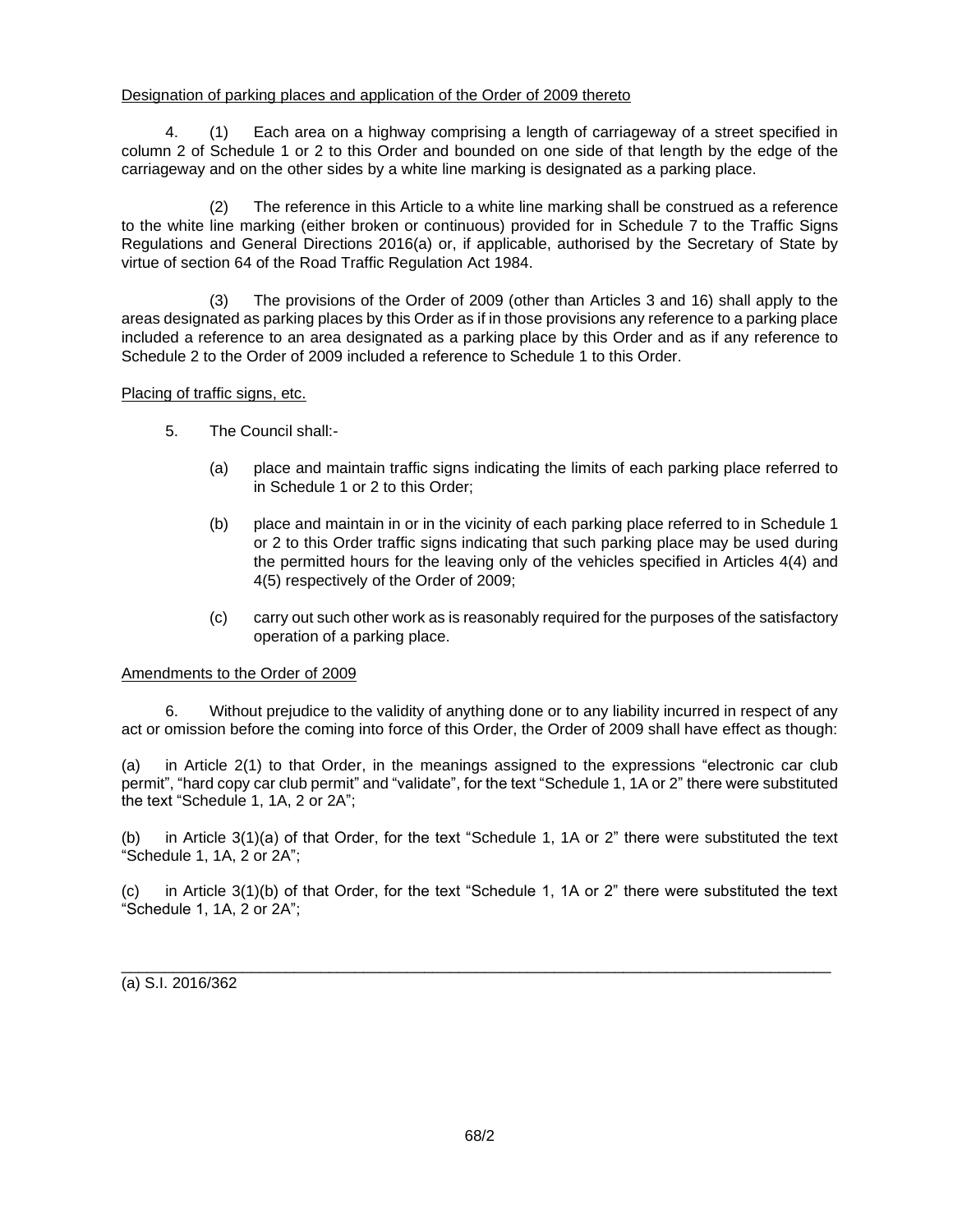(d) there were added as Article 4(5) to that Order, the following:

"(5) Each parking place referred to in Schedule 2A may be used, subject to the provisions of this Order, for the leaving during the permitted hours of such vehicles of the class specified in paragraph (1) of this Article:-

- (a) as display in the manner specified in Article 5(5)(a) either a valid hard copy resident's permit, a valid hard copy car club permit, a valid hard copy health care permit, a valid hard copy visitor's permit or a valid hard copy trade permit, issued in respect of that vehicle; or
- (b) in respect of which there has been granted either an electronic resident's permit, an electronic car club permit, a flexible car club permit, an electronic health care permit, an electronic visitor's permit or an electronic trade permit and a hand-held device shows the indication specified in Article 5(5)(b),

provided that the electrical storage battery of that vehicle is in the process of being charged from a mains electrical source adjacent to that parking place.";

(e) there were added as Article 5(5) to that Order, the following:

"(5) At all times during which a vehicle is left in a parking place referred to in Schedule 2A during the permitted hours:-

- (a) it shall display either a valid hard copy resident's permit, a valid hard copy car club permit, a valid hard copy visitor's permit or a valid hard copy trade permit, issued in respect of that vehicle, so that all the particulars on that hard copy resident's permit, that hard copy car club permit, that hard copy visitor's permit or that hard copy trade permit, as the case may be, are clearly visible from outside that vehicle and from the front or nearside of that vehicle; or
- (b) there shall be an indication on a hand-held device that either an electronic resident's permit, an electronic car club permit, a flexible car club permit, an electronic visitor's permit or an electronic trade permit has been granted in respect of that vehicle and the permit is valid.

in Article  $12(1)(a)$  of that Order, for the text "Schedule 1, 1A or 2" there were substituted the text "Schedule 1, 1A, 2 or 2A";

- (g) for paragraph (b) of Article 16 of that Order, there were substituted the following:
	- "(b) place and maintain in or in the vicinity of each parking place referred to in Schedule 1, 1A, 2 or 2A traffic signs indicating that such parking place may be used during the permitted hours for the leaving of the vehicles specified in Article 4(2), 4(3), 4(4) 4(5) respectively;"

(h) in Article 20(3) of that Order, for the text "Schedule 2" there were substituted the text "Schedule 2 or 2A";

(i) for Article 23 of that Order, there were substituted the following:

"23. (1) No vehicle in respect of which payment of the parking charge has been made using the electronic payment system in accordance with the provisions of Article 18, and which has been taken away from a parking place referred to in Schedule 1 or 1A during the permitted hours, shall, until the expiration of 1 hour from the time that vehicle was taken away, again be left in that parking place during the permitted hours.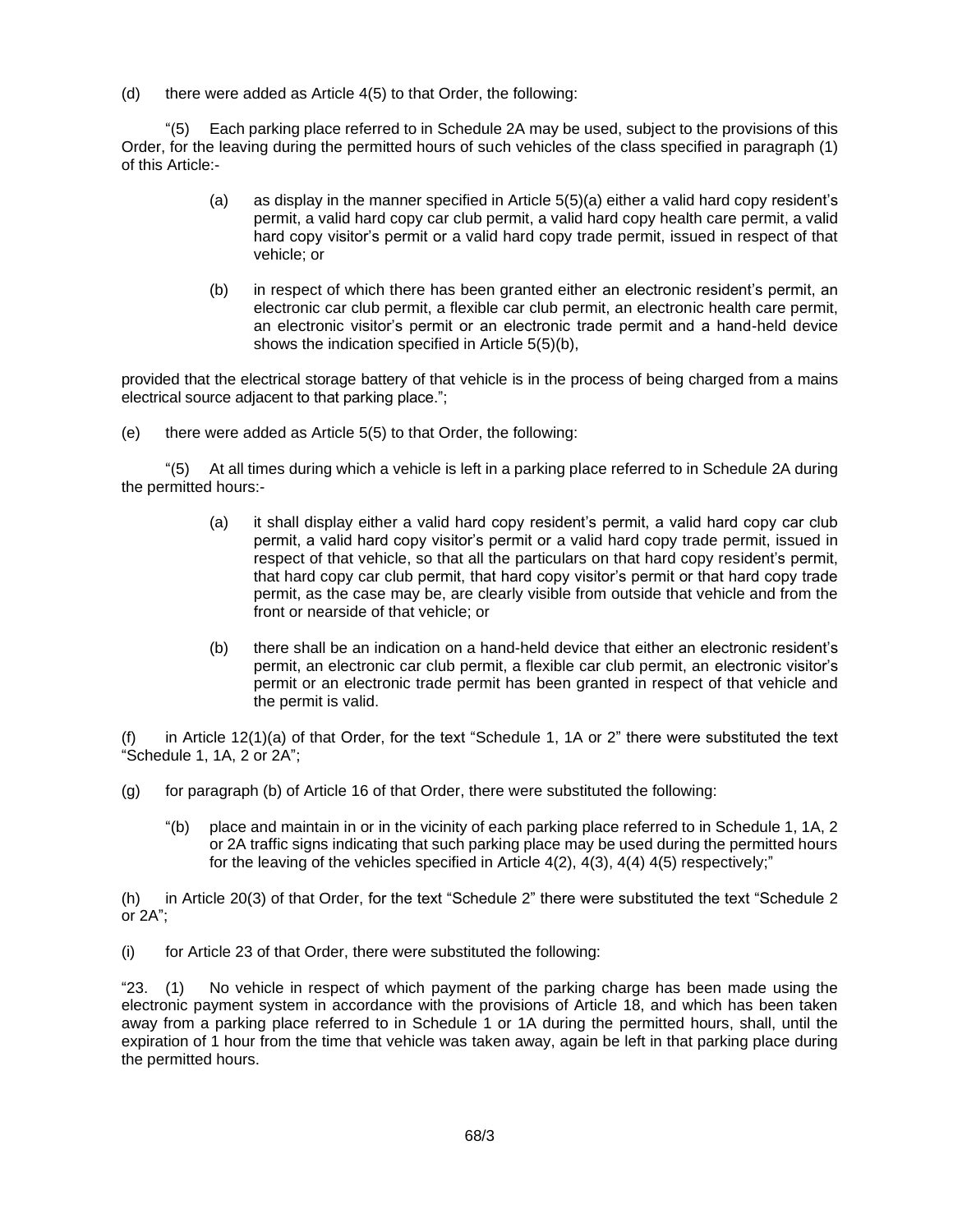(2) No vehicle which has been taken away from a parking place referred to in Schedule 2A during the permitted hours, shall, until the expiration of 2 hours from the time that vehicle was taken away, again be left in that parking place during the permitted hours.";

(j) in Article 24(3) of that Order, for the text "Schedule 1, 1A or 2" there were substituted the text "Schedule 1, 1A, 2 or 2A";

(k) in Article 26(3) of that Order, for the text "Schedule 1, 1A or 2" there were substituted the text "Schedule 1, 1A, 2 or 2A";

(l) in Article 27(3) of that Order, for the text "Schedule 1, 1A or 2" there were substituted the text "Schedule 1, 1A, 2 or 2A";

(m) in Article 30(4) of that Order, for the text "Schedule 1, 1A or 2" there were substituted the text "Schedule 1, 1A, 2 or 2A"; and

(n) there were added as Schedule 2A to that Order and the heading to that Schedule, the Schedule and the heading to that Schedule set out in Schedule 2 to this Order.

Dated this thirtieth day of March 2022.

Ben Stevens Highway Network Manager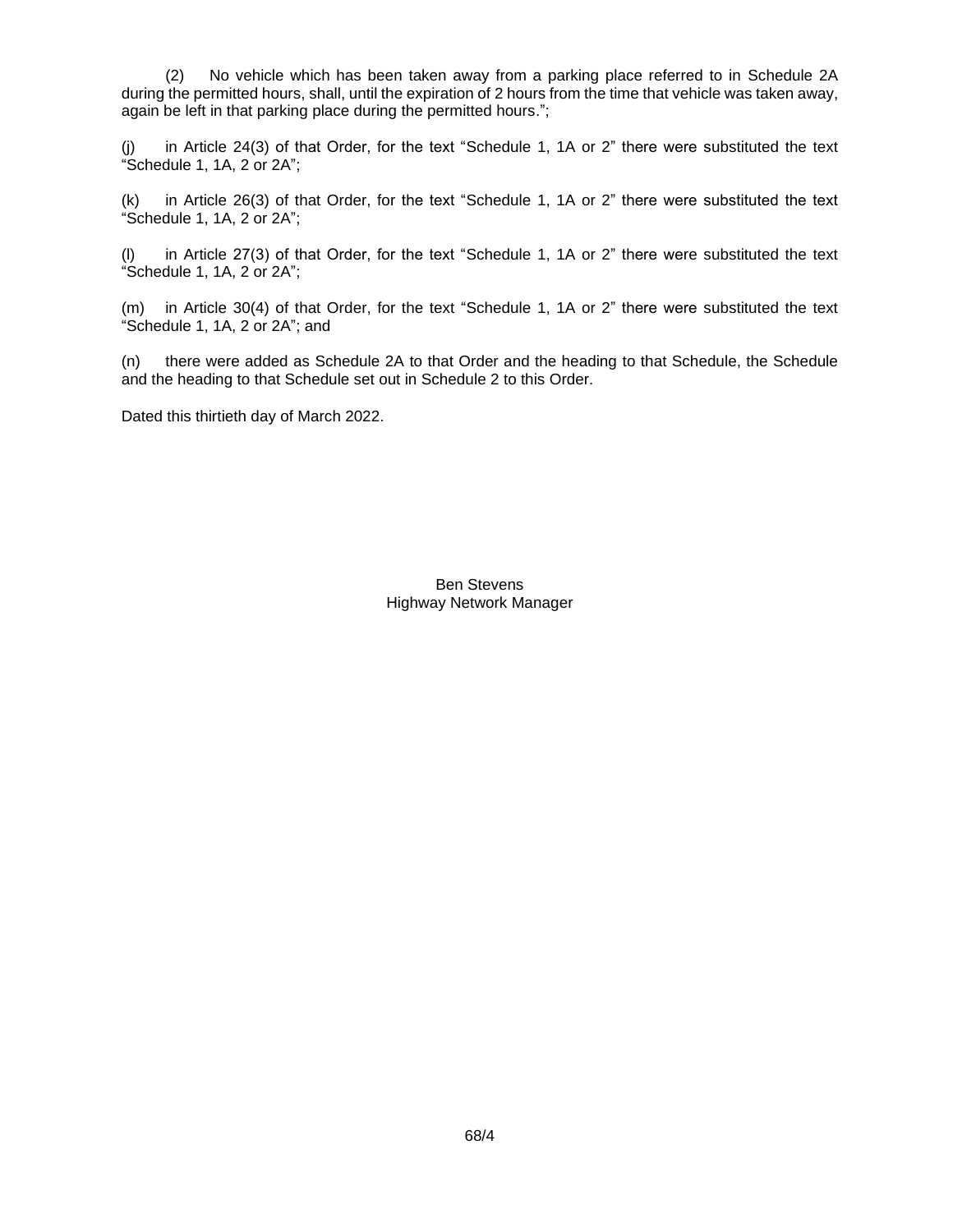#### SCHEDULE 1 (see Article 4)

IN RELATION TO A PARKING PLACE REFERRED TO IN THIS SCHEDULE THE EXPRESSION "PERMITTED HOURS" MEANS THE PERIOD BETWEEN 12 NOON AND 2 P.M. ON MONDAYS TO FRIDAYS INCLUSIVE, ANY SUCH DAY NOT BEING CHRISTMAS DAY, GOOD FRIDAY OR A BANK HOLIDAY.

PARKING PLACES IN WHICH A VEHICLE MAY BE LEFT DURING THE PERMITTED HOURS PROVIDED THE VEHICLE DISPLAYS EITHER A VALID HARD COPY RESIDENT'S PERMIT, A VALID HARD COPY CAR CLUB PERMIT, A VALID HARD COPY VISITOR'S PERMIT OR A VALID HARD COPY TRADE PERMIT, ISSUED IN RESPECT OF THAT VEHICLE, OR THERE APPEARS ON A HAND-HELD DEVICE AN INDICATION THAT AN ELECTRONIC VERSION OF ONE OF THOSE PERMITS OR A FLEXIBLE CAR CLUB PERMIT HAS BEEN GRANTED IN RESPECT OF THAT VEHICLE AND THE PERMIT IS VALID.

| No. of<br>parking<br>place | Designated parking place                                                                                                                                                                                                                                                | Special<br>manner of<br>standing |
|----------------------------|-------------------------------------------------------------------------------------------------------------------------------------------------------------------------------------------------------------------------------------------------------------------------|----------------------------------|
|                            | 2                                                                                                                                                                                                                                                                       | 3                                |
| $\star$                    | DORCHESTER DRIVE, the south-east side, from a point 1 metre north-east<br>of a point opposite the common boundary of Nos. 20 and 22 Dorchester Drive<br>to a point 0.4 metres north-east of a point opposite the common boundary of<br>Nos. 18 and 20 Dorchester Drive. |                                  |
| $\ast$                     | DORCHESTER DRIVE, the south-east side, from a point 6.4 metres north-<br>east of a point opposite the common boundary of Nos. 18 and 20<br>Dorchester Drive to a point 11.8 metres south-west of the south-western<br>boundary of No. 3 Dorchester Drive.               |                                  |
| $\star$                    | GUBYON AVENUE, the south-west side, from a point 5 metrres north-west<br>of the north-western kerb-line of Shardcroft Avenue to a point 9.8 metres<br>north-west of the north-western boundary of No. 59 Gubyon Avenue.                                                 |                                  |
| $\ast$                     | GUBYON AVENUE, the south-west side, from a point 15.8 metres north-<br>west of the north-western boundary of No. 59 Gubyon Avenue north-<br>westward for a distance of 25.9 metres.                                                                                     |                                  |